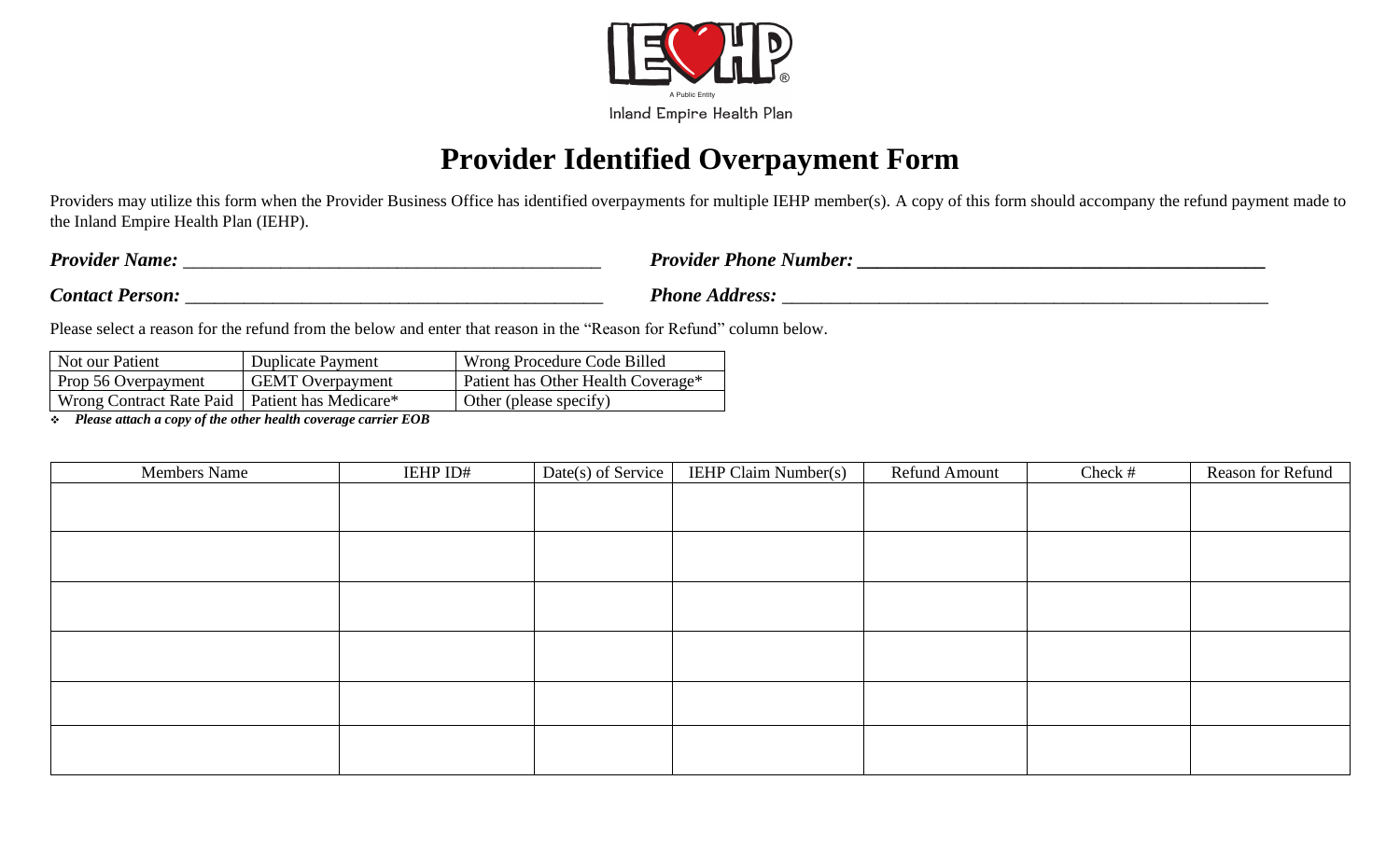

# **Provider Identified Overpayment Form**

| Members Name | IEHP ID# | Date(s) of Service | <b>IEHP Claim Number(s)</b> | Refund Amount | Check # | Reason for Refund |
|--------------|----------|--------------------|-----------------------------|---------------|---------|-------------------|
|              |          |                    |                             |               |         |                   |
|              |          |                    |                             |               |         |                   |
|              |          |                    |                             |               |         |                   |
|              |          |                    |                             |               |         |                   |
|              |          |                    |                             |               |         |                   |
|              |          |                    |                             |               |         |                   |
|              |          |                    |                             |               |         |                   |
|              |          |                    |                             |               |         |                   |
|              |          |                    |                             |               |         |                   |
|              |          |                    |                             |               |         |                   |
|              |          |                    |                             |               |         |                   |
|              |          |                    |                             |               |         |                   |
|              |          |                    |                             |               |         |                   |
|              |          |                    |                             |               |         |                   |
|              |          |                    |                             |               |         |                   |
|              |          |                    |                             |               |         |                   |
|              |          |                    |                             |               |         |                   |
|              |          |                    |                             |               |         |                   |
|              |          |                    |                             |               |         |                   |
|              |          |                    |                             |               |         |                   |
|              |          |                    |                             |               |         |                   |
|              |          |                    |                             |               |         |                   |
|              |          |                    |                             |               |         |                   |
|              |          |                    |                             |               |         |                   |
|              |          |                    |                             |               |         |                   |